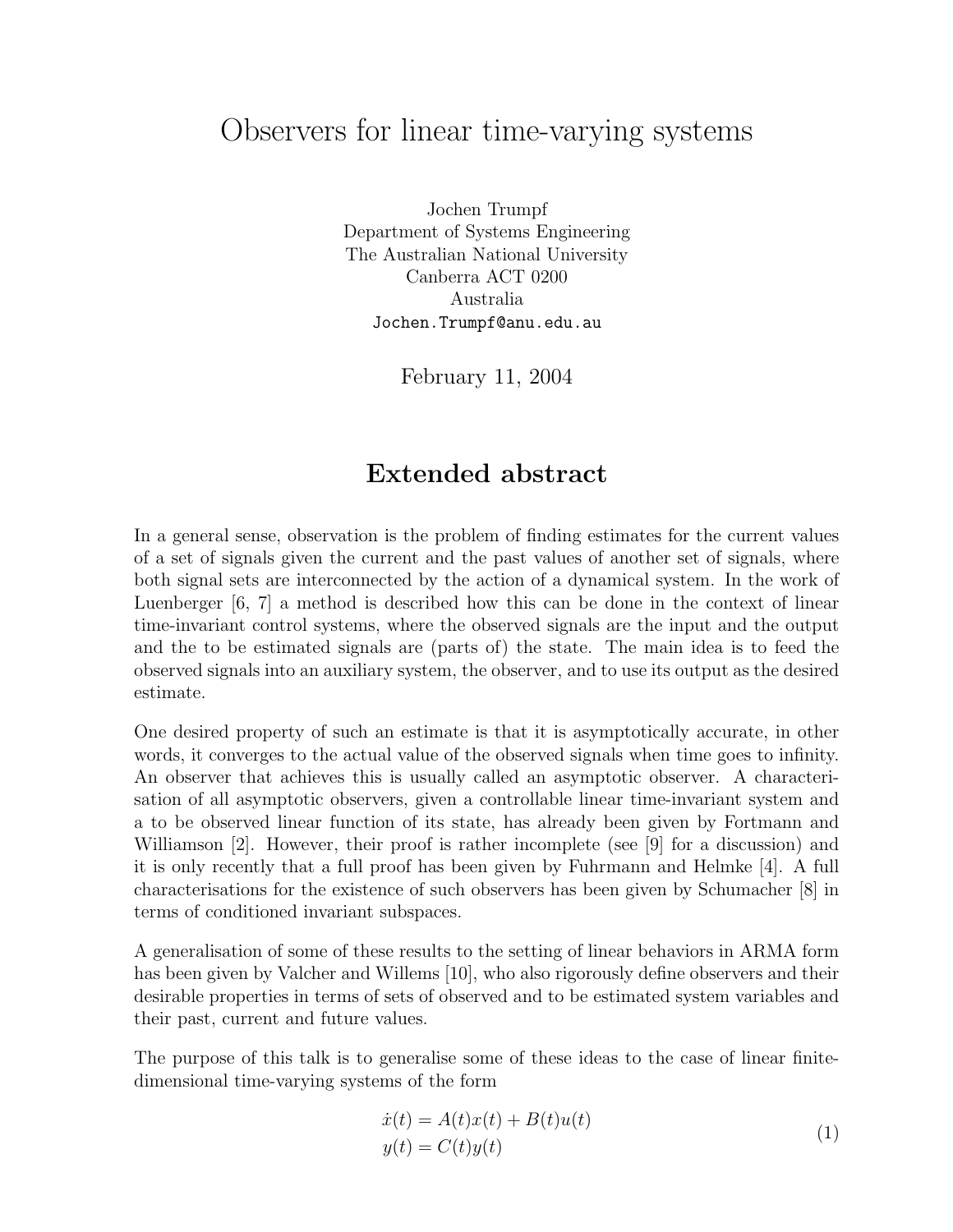where A, B and C are sufficiently well-behaved matrix functions. An *observer* for  $z(t)$  =  $V(t)x(t)$ , where V is again a matrix function, will be an auxiliary system of the form

$$
\dot{v}(t) = K(t)v(t) + L(t)y(t) + M(t)u(t)
$$
  

$$
w(t) = P(t)v(t)
$$
\n(2)

where  $K, L, M$  and P are matrix functions and w is an estimate for z.

In the time-invariant case the fundamental property of such an observer turns out to be the *tracking property*: for every starting state  $x(0)$  of the observed system there exists a starting state  $v(0)$  of the observer such that  $w(t) = z(t)$  for all t, i.e. such that the observer tracks the to be estimated signal. This property is fundamental in the sense that for controllable observed time-invariant systems it is already implied by the asymptotic property described before. An observer will be called a tracking observer if it has the tracking property. Results we will present for the time-varying case include the following theorems.

**Theorem 1.** Let all the matrix functions be piecewise smooth. System (2) is a tracking observer for  $z(t) = Vx(t)$  if and only if there exists a piecewise smooth matrix function  $U(t)$  such that

$$
\dot{U}(t) = K(t)U(t) - U(t)A(t) + L(t)C(t)
$$
  
\n
$$
M(t) = U(t)B(t)
$$
  
\n
$$
V(t) = P(t)U(t)
$$

It is an asymptotic observer if additionally  $\dot{e}(t) = K(t)e(t)$  is stable.

As in the time-invariant case, existence conditions can be given in terms of conditioned invariant subspaces. This notion has been generalised to the time-varying case by Ilchmann  $[5]$ . There is also recent work by Balas, Bokor and Szabó  $[1]$  which in a sense is less general.

**Theorem 2.** Let all the matrix functions be piecewise analytic. There exists a tracking observer for  $z(t) = V(t)x(t)$  of order q if and only if there exists a time-varying conditioned invariant family  $V(t) \subset \text{Ker } V(t)$  with codim  $V(t) = q$ . There exists an asymptotic observer of order q if additionally  $\mathcal{V}(t)$  is outer detectable.

## References

- [1] G. Balas, J. Bokor and Z. Szabó. Invariant subspaces for LPV systems and their applications. IEEE Transactions on Automatic Control, AC-48(11):2065–2069, 2003.
- [2] T.E. Fortmann and D. Williamson. Design of low-order observers for linear feedback control laws. IEEE Transactions on Automatic Control, AC-17(3):301–308, 1972.
- [3] P.A. Fuhrmann. On behaviors and observer theory. Preprint.
- [4] P.A. Fuhrmann and U. Helmke. On the parametrization of conditioned invariant subspaces and observer theory. Linear Algebra and its Applications, 332–334:265– 353, 2001.